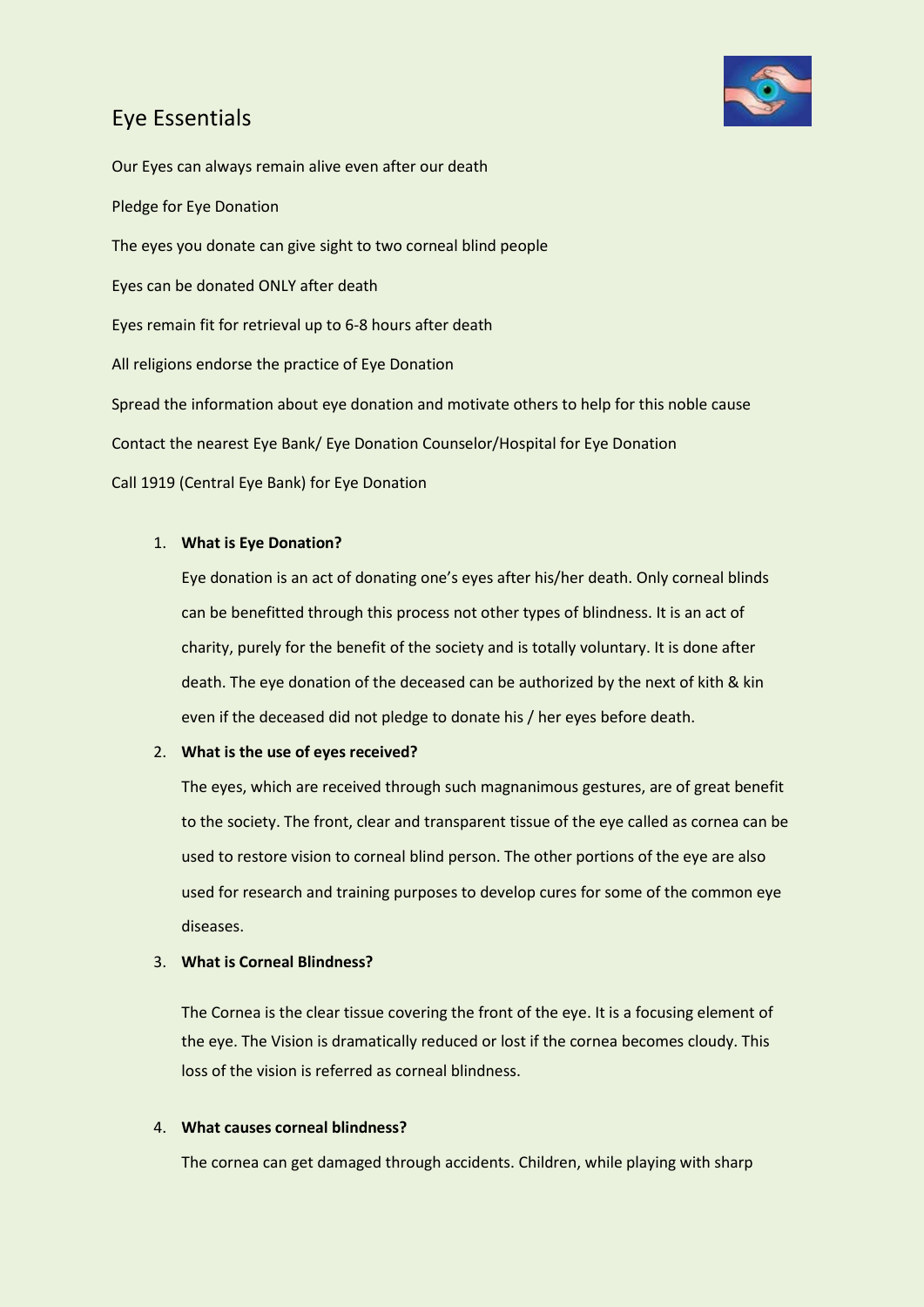

objects (e.g. bows and arrows, pen, pencil, etc.) can accidentally damage their cornea. Corneal blindness can also happen to elders. Some of the industrial causes are chemical bums, flying debris or road accidents. The cornea can get damaged due to infections and malnutrition as well.

### 5. **Is there a cure for corneal blindness?**

Yes. Removing the damaged cornea and replacing it with a healthy cornea by surgery can cure corneal blindness. Till date the treatment of the corneal blind people is corneal grafting. Artificial corneas have not yet been developed and hence the only source for cornea is from our fellow human beings. The first corneal transplant took place in 1905.

### 6. **What is the source for the cornea?**

Fortunately, cornea can be removed from a deceased person within six hours of death and can be used for surgery. The eyes, which would ultimately be consigned to flames or buried along with the body, can restore sight to two needy people.

### 7. **What is the magnitude of corneal blindness?**

There are tentative 4.9 million people suffering from corneal blindness. Majority of the 4.9 million are young adults who have to spend long blind years even though they have a cure. The present collection from all over our country is only **41883 (Year-2011) (source EBAI).**

### 8. **How can one donate eyes?**

Eyes are removed only after death. A person wishing to donate eyes should make close family members aware of their intentions. After the death of the person, it is the family who can inform the nearest eye bank to fulfill the wishes of the deceased or authorize the removal of the eyes if somebody from an eye bank approaches the family.

### 9. **What is an Eye Bank?**

An Eye Bank is a charitable organization and is not for profit. They are purely functioning for the benefit of the society. The eye banks facilitate removal of eyes (Enucleation), processing of eyes, evaluation and storage of the eyes and distribute them to the needy. The first Eye Bank was set up in United States in 1945 at Newark City.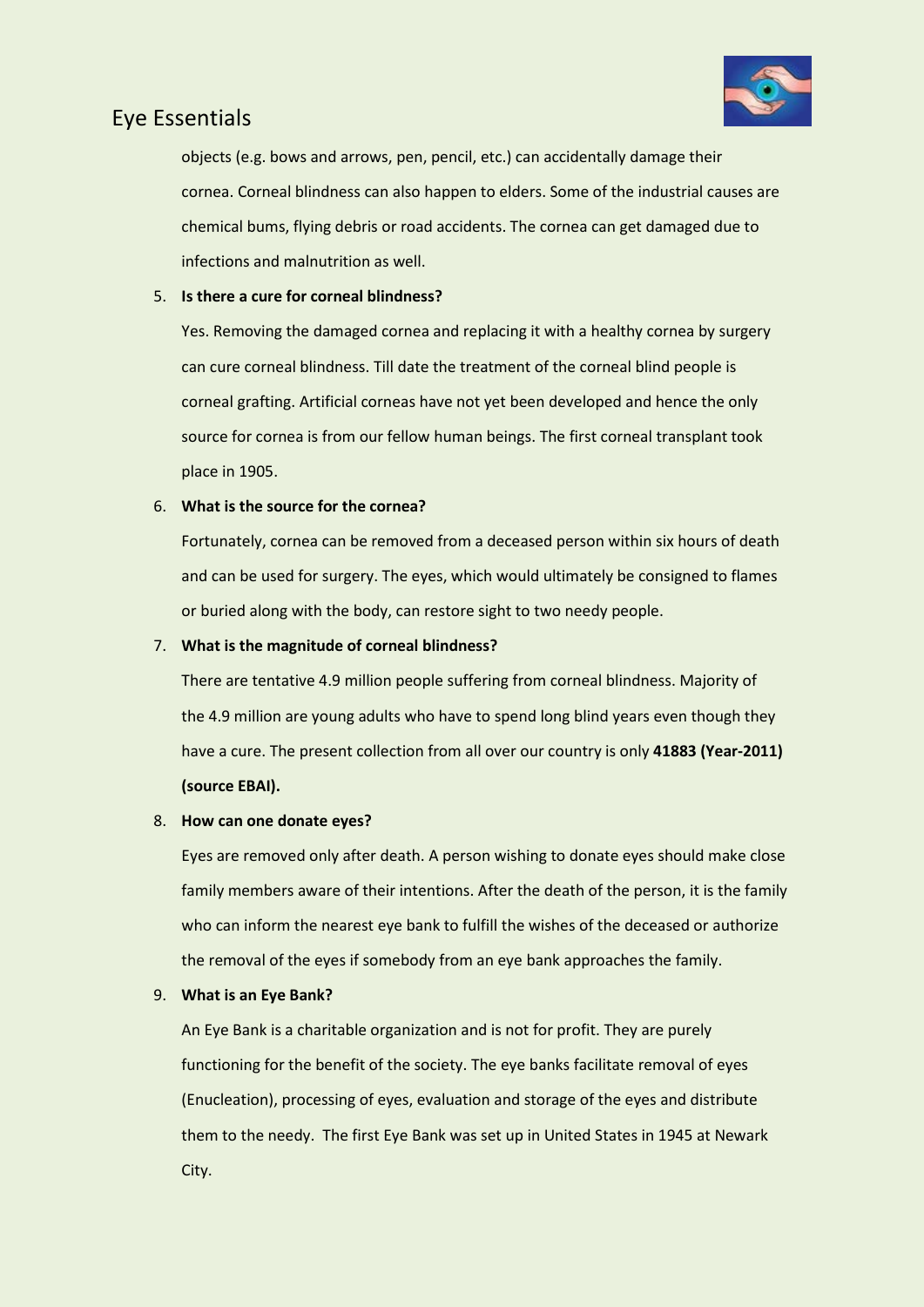

### 10. **How do I ensure that the eyes so donated would not be misused?**

Eye Banks are covered under "Transplantation of Human Organs Act" since 1994. It is a criminal offence to buy or sell organs. The Government issues a certificate of registration to eye banks and has a provision to inspect them regularly. In case a complaint is filed against any eye bank, the Government can take legal action.

### 11. **How do I contact an eye bank?**

A special Toll free number 1919 (BSNL) Nationwide has been allotted for eye banks. Most of the eye banks all over the country have this number, once information for eye donation is communicated to eye banks; the eye bank sends its team to collect the eyes. By calling this number, details about eye donation can also be obtained. Also, all local news paper carries the eye banks number in their Emergency Number list. Lastly, you can contact any hospital and ask them for the local eye bank number.

### 12. **What is the procedure for eye donation?**

The local telephone directory usually lists the phone number of eye banks under essential services. The eye bank personnel would give directions and precautions to be taken. The process of removing eyes take about 15 to 20 minutes. The eye bank team can come either to the house or to the hospital where death has taken place to remove the eyes there. It would not delay the funeral arrangements.

#### 13. **What precautions are to be taken?**

Switch off fans and switch on Air conditioner (if available). Raise the head of the deceased slightly by placing a pillow underneath. Place wet clean cloth over the closed eye lids. Please ensure that the eyelids are properly closed. Keep a copy of the death certificate ready. Contact the nearest eye bank as quickly as possible. Give the correct address with specific landmarks of your area and contact numbers to enable the team of eye bank for locating the house easily. The eye bank team, which would have a trained technician and/or a registered medical practitioner, would remove the eyes after taking consent on a printed form in the presence of two witnesses. Also small amount of blood sample will be drawn from the deceased to rule out communicable diseases.